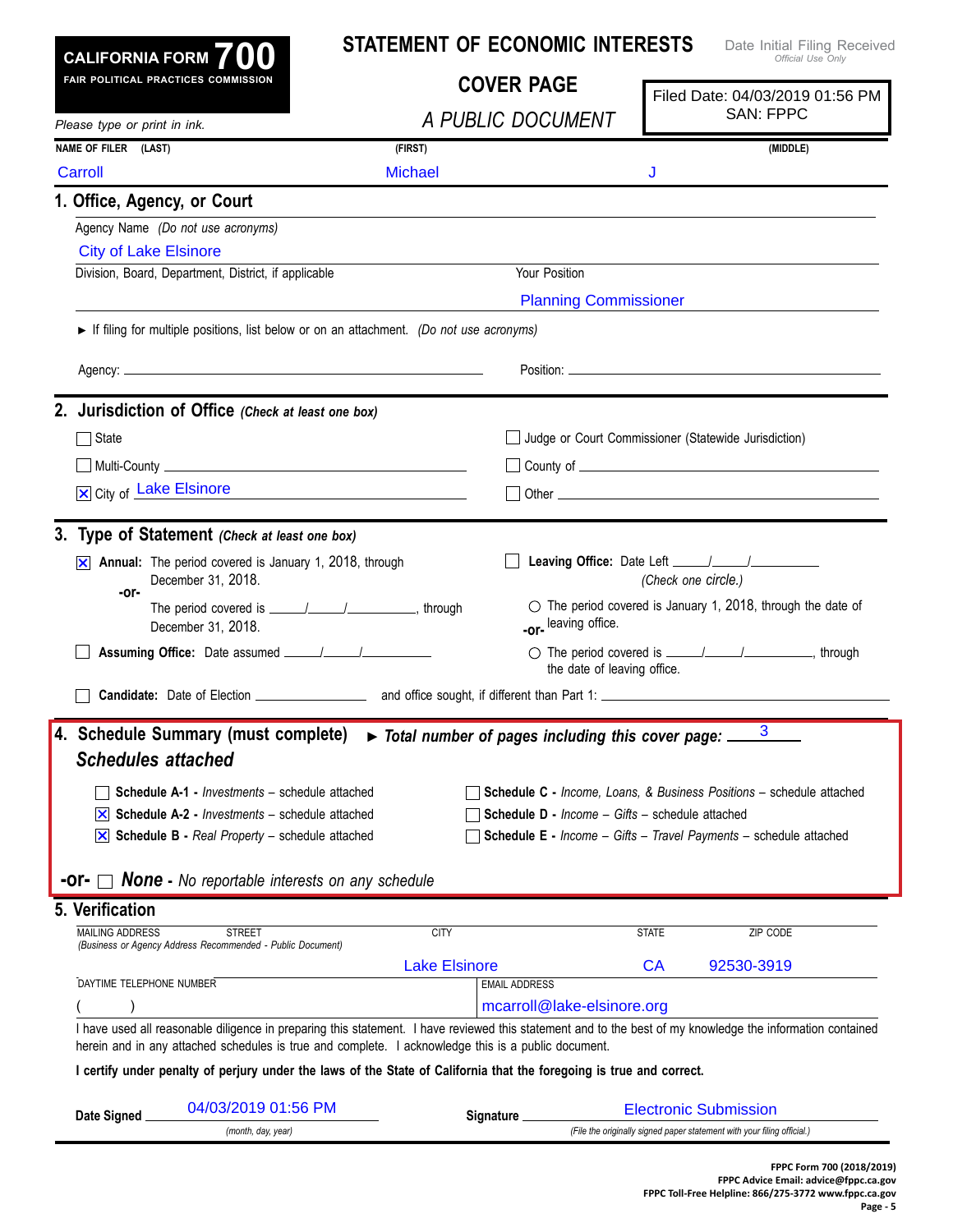## **Schedule A-2 Investments, Income, and Assets of Business Entities/Trusts**

**700 Fair Political Practices Commission CALIFORNIA FORM**

Name

(Ownership Interest is 10% or Greater)

Michael Carroll

| 1. BUSINESS ENTITY OR TRUST                                                                                                      | <b>1. BUSINESS ENTITY OR TRUST</b>                                                                        |
|----------------------------------------------------------------------------------------------------------------------------------|-----------------------------------------------------------------------------------------------------------|
| <b>Eco Planet Consulting Group</b>                                                                                               |                                                                                                           |
| Name                                                                                                                             | Name                                                                                                      |
| 135 W. Sumner Ave. Lake Elsinore, CA 92530<br>Address (Business Address Acceptable)                                              | Address (Business Address Acceptable)                                                                     |
| Check one                                                                                                                        | Check one                                                                                                 |
| $\Box$ Trust, go to 2<br>$\vert x \vert$ Business Entity, complete the box, then go to 2                                         | $\Box$ Trust, go to 2<br>Business Entity, complete the box, then go to 2                                  |
| <b>GENERAL DESCRIPTION OF THIS BUSINESS</b>                                                                                      | GENERAL DESCRIPTION OF THIS BUSINESS                                                                      |
| <b>Landscaping and Consulting Services</b>                                                                                       |                                                                                                           |
| IF APPLICABLE. LIST DATE:<br><b>FAIR MARKET VALUE</b>                                                                            | IF APPLICABLE, LIST DATE:<br><b>FAIR MARKET VALUE</b>                                                     |
| $$0 - $1,999$<br>$1/2$ 18<br>$\frac{1}{2}$ 18                                                                                    | $$0 - $1,999$<br>$\frac{1}{1}$ 18<br>, 18                                                                 |
| $$2,000 - $10,000$<br><b>ACQUIRED</b><br><b>DISPOSED</b><br>$$10,001 - $100,000$                                                 | $$2,000 - $10,000$<br><b>ACQUIRED</b><br><b>DISPOSED</b><br>$$10,001 - $100,000$                          |
| $\overline{\mathsf{X}}$ \$100,001 - \$1,000,000                                                                                  | $$100,001 - $1,000,000$                                                                                   |
| Over \$1,000,000                                                                                                                 | Over \$1,000,000                                                                                          |
| NATURE OF INVESTMENT<br>$\overline{\mathsf{x}}$ S-Corp<br>Partnership Sole Proprietorship                                        | NATURE OF INVESTMENT<br>Partnership   Sole Proprietorship                                                 |
| Other                                                                                                                            | Other                                                                                                     |
| <b>Owner</b><br>YOUR BUSINESS POSITION                                                                                           | YOUR BUSINESS POSITION                                                                                    |
| 2. IDENTIFY THE GROSS INCOME RECEIVED (INCLUDE YOUR PRO RATA                                                                     | > 2. IDENTIFY THE GROSS INCOME RECEIVED (INCLUDE YOUR PRO RATA                                            |
| SHARE OF THE GROSS INCOME TO THE ENTITY/TRUST)                                                                                   | SHARE OF THE GROSS INCOME TO THE ENTITY/TRUST)                                                            |
| $$0 - $499$<br>\$10.001 - \$100.000<br><b>X</b> OVER \$100,000                                                                   | \$10,001 - \$100,000<br>$$0 - $499$<br>OVER \$100,000                                                     |
| $$500 - $1,000$<br>$$1,001 - $10,000$                                                                                            | $$500 - $1,000$<br>$$1,001 - $10,000$                                                                     |
| $\triangleright$ 3. LIST THE NAME OF EACH REPORTABLE SINGLE SOURCE OF                                                            | > 3. LIST THE NAME OF EACH REPORTABLE SINGLE SOURCE OF                                                    |
| INCOME OF \$10,000 OR MORE (Attach a separate sheet if necessary.)<br>$\overline{\mathsf{x}}$ Names listed below<br>  None<br>or | INCOME OF \$10,000 OR MORE (Attach a separate sheet if necessary.)<br>Names listed below<br>None<br>or    |
| Walters Managment, RAF Management, Lake Elsinore                                                                                 |                                                                                                           |
| <b>USD</b>                                                                                                                       |                                                                                                           |
|                                                                                                                                  |                                                                                                           |
|                                                                                                                                  |                                                                                                           |
| ▶ 4. INVESTMENTS AND INTERESTS IN REAL PROPERTY HELD OR<br>LEASED BY THE BUSINESS ENTITY OR TRUST                                | > 4. INVESTMENTS AND INTERESTS IN REAL PROPERTY HELD OR<br>LEASED BY THE BUSINESS ENTITY OR TRUST         |
| Check one box:                                                                                                                   | Check one box:                                                                                            |
| <b>INVESTMENT</b><br><b>REAL PROPERTY</b>                                                                                        | <b>INVESTMENT</b><br><b>REAL PROPERTY</b>                                                                 |
|                                                                                                                                  |                                                                                                           |
| Name of Business Entity, if Investment, or<br>Assessor's Parcel Number or Street Address of Real Property                        | Name of Business Entity, if Investment, or<br>Assessor's Parcel Number or Street Address of Real Property |
|                                                                                                                                  |                                                                                                           |
| Description of Business Activity or<br>City or Other Precise Location of Real Property                                           | Description of Business Activity or<br>City or Other Precise Location of Real Property                    |
| <b>FAIR MARKET VALUE</b><br>IF APPLICABLE, LIST DATE:                                                                            | FAIR MARKET VALUE<br>IF APPLICABLE, LIST DATE:                                                            |
| $$2,000 - $10,000$<br>18<br>18                                                                                                   | $$2,000 - $10,000$<br>18<br>18                                                                            |
| $$10,001 - $100,000$<br><b>ACQUIRED</b><br><b>DISPOSED</b><br>$$100,001 - $1,000,000$                                            | $$10,001 - $100,000$<br><b>ACQUIRED</b><br><b>DISPOSED</b><br>$$100,001 - $1,000,000$                     |
| Over \$1,000,000                                                                                                                 | Over \$1,000,000                                                                                          |
| NATURE OF INTEREST                                                                                                               | NATURE OF INTEREST                                                                                        |
| Property Ownership/Deed of Trust<br>Stock<br>Partnership                                                                         | Property Ownership/Deed of Trust<br>Stock<br>Partnership<br>$\overline{\phantom{0}}$                      |
| Other $\equiv$<br>Leasehold<br>Yrs. remaining                                                                                    | Leasehold _<br>Other $\overline{\phantom{0}}$<br>Yrs. remaining                                           |
| Check box if additional schedules reporting investments or real property<br>are attached                                         | Check box if additional schedules reporting investments or real property<br>are attached                  |